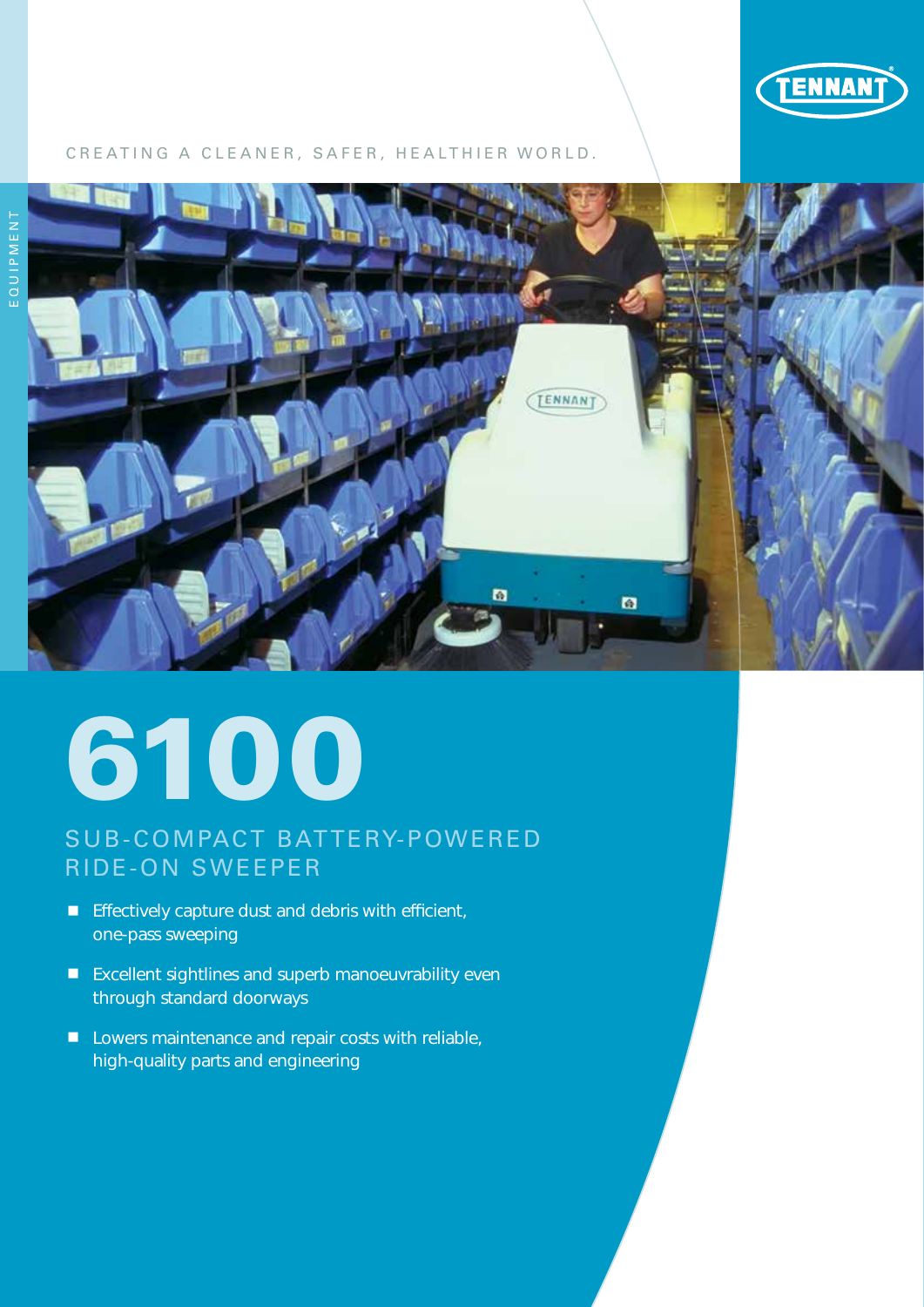## EXPERTIY-DESIGNED 6100 SWEEPER DELIVERS VERSATILE PERFORMANCE AND MANOEUVRABILITY



With its quality engineering and effective battery power, the 6100 delivers virtually continuous operation on a variety of floor surfaces. Efficient one-pass cleaning while manoeuvring easily through tight spaces increases productivity.

#### WORRY-FREE DURABILITY

Solid steel frame, hydraulic oil system and no-tool brush changes keep the reliable 6100 up and running – increasing machine uptime.

#### INDUSTRY-LEADING SWEEPING AND DUST CONTROL

This highly versatile sweeper cleans a variety of surfaces from smooth concrete to finished floors – even carpet. Plus, the 6100 reduces filter cleaning time and air-borne dust with its patented VCS® filter-shaking system.

#### EASY OPERATION INCREASES PRODUCTIVITY

Thanks to the machine's excellent sightlines and easy-to-use controls, operators will manoeuvre the compact-sized 6100 with confidence – even through standard doorways. The easy-glide hopper features a handle and large, built-in wheels for quick and easy removal.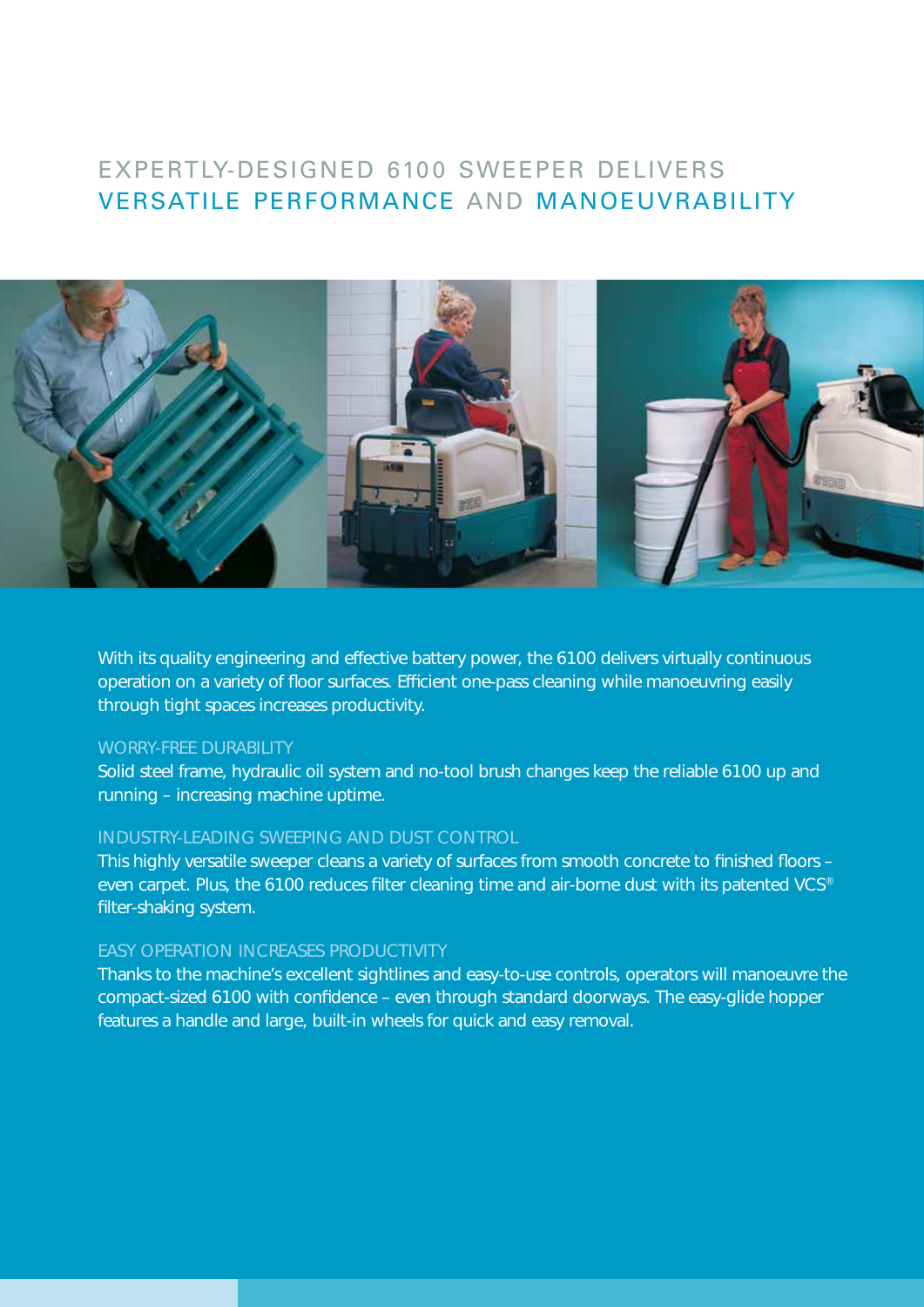# INSIDE THE 6100





#### DELIVERING VERSATILITY AND ACCESSIBILITY

The 6100's small and manoeuvrable frame allows you to move easily through most doorways, congested spaces, and on to elevators.

- A Quickly and confidently move<br>through congested spaces with 360-degree sightlines and maximum manoeuvrability.
- **B** Protect fixtures and equipment as well as your sweeper with the rear bumper and corner rollers.
- C Four-sided roto-moulded plastic Duramer™ hopper increases time between debris dumping and ensures zero hopper corrosion.
- **D** Slow down dusty airflow and stop heavier dust and moisture from reaching the panel filter with Perma-filter.™
- **E** Simplify maintenance with no-tool brush and filter changes.
- F Maintain maximum cleaning power with the patented AutoAdjust™ brush cavity that automatically adjusts as bristles shorten.

#### MUST-HAVE OPTIONS

#### **Clean hard and soft floors**

Choose the carpet-care package and use the 6100 to clean a variety of surfaces including concrete, tile, carpet and more.

#### **Increase productivity**

Dual side brushes expand the machine's sweeping reach to clean more floor space in less time.